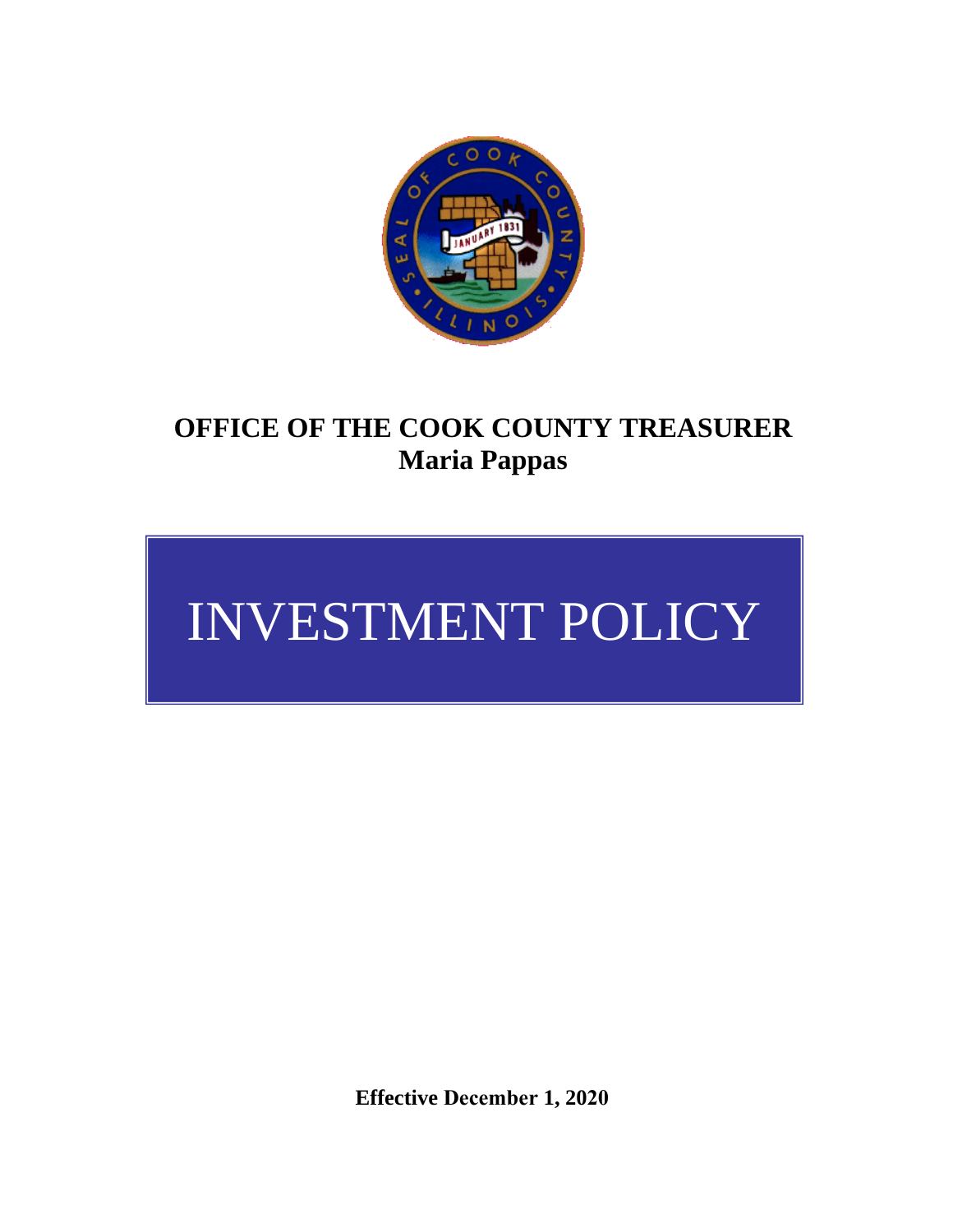# TABLE OF CONTENTS

|    |                                                           | <b>PAGE NUMBER</b> |     |
|----|-----------------------------------------------------------|--------------------|-----|
|    | <b>INTRODUCTORY STATEMENT</b>                             |                    | iii |
|    | <b>SUMMARY OF THE INVESTMENT POLICY</b>                   |                    | iv  |
|    |                                                           |                    |     |
| Ъ. |                                                           |                    |     |
| П. |                                                           |                    |     |
|    |                                                           | 2                  |     |
|    |                                                           | 2                  |     |
|    |                                                           | $\mathfrak{Z}$     |     |
|    | 4. Investment in Cook County                              | 3                  |     |
|    |                                                           |                    |     |
|    |                                                           | 3                  |     |
|    | 2. Ethics and Conflicts of Interest                       | 4                  |     |
|    | 3. Delegation of Authority                                | 4                  |     |
|    | 4. Investment Policy Committee                            | 5                  |     |
|    | <b>IV. SAFEKEEPING AND CUSTODY</b>                        | . 5                |     |
|    | 1. Authorized Financial Institutions and Broker/Dealers 5 |                    |     |
|    |                                                           | 8                  |     |
|    | 3. Safekeeping and Custody                                | 8                  |     |
|    | V. SUITABLE AND AUTHORIZED INVESTMENTS 8                  |                    |     |
|    |                                                           | 8                  |     |
|    |                                                           | 10                 |     |
|    | 3. Repurchase Agreements                                  | 11                 |     |
|    |                                                           |                    |     |
|    | VI. INVESTMENT PARAMETERS11                               |                    |     |
|    |                                                           | 11                 |     |
|    | 2. Maximum Maturities                                     | 12                 |     |
|    |                                                           | 12                 |     |
|    |                                                           |                    |     |
|    |                                                           | 13                 |     |
|    | 2. Performance Standards                                  | 13                 |     |
|    |                                                           | 13                 |     |
|    | VIII. POLICY CONSIDERATIONS14                             |                    |     |
|    |                                                           |                    |     |
|    | 2. Adoption and Amendments                                | 14                 |     |
|    | 3. Environmental Factors                                  | 14                 |     |
|    |                                                           |                    |     |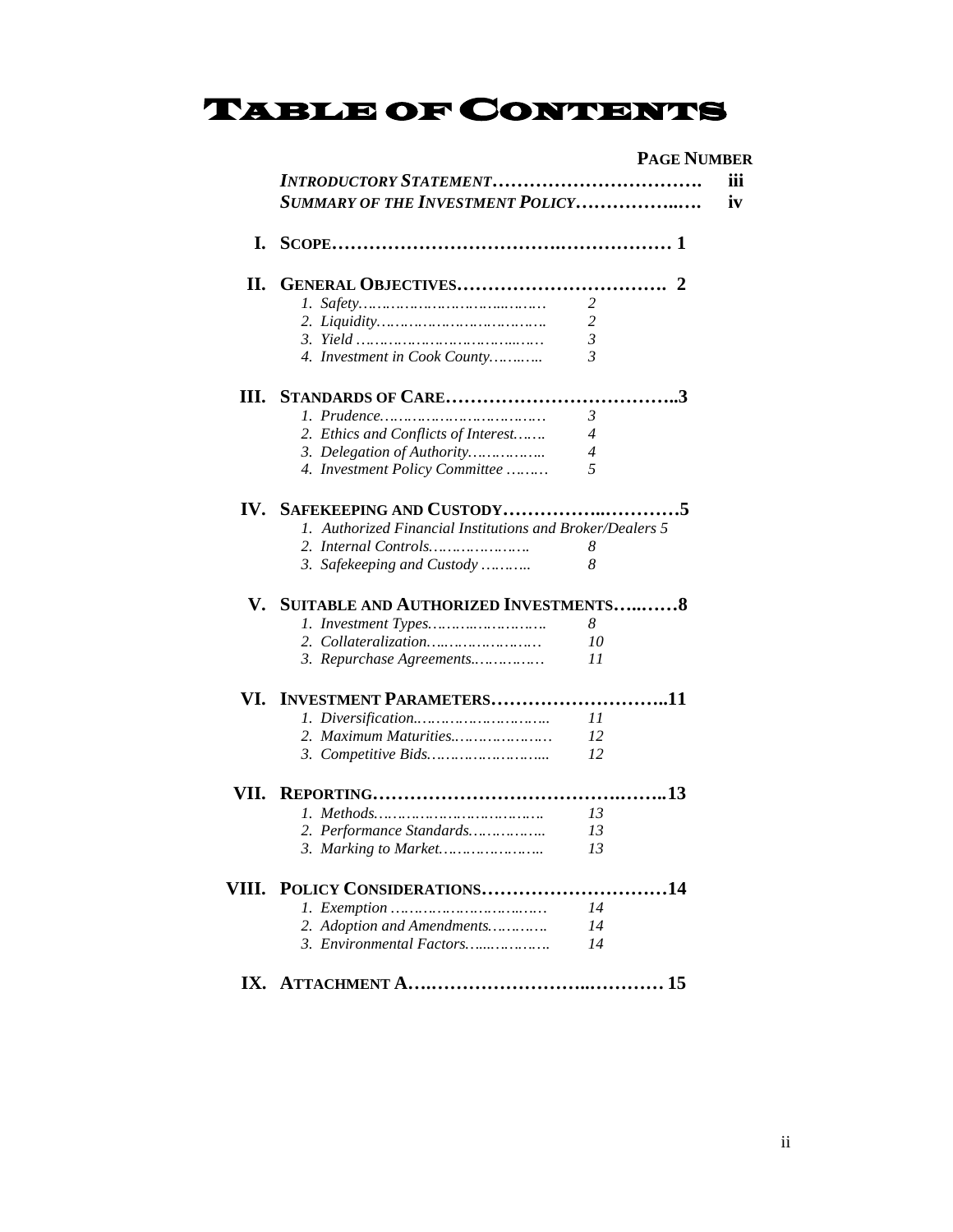# **Introductory Statement of the Cook County Treasurer The Honorable Maria Pappas**

Immediately after I became Treasurer of Cook County, it became clear that modernizing the Office's investment process must be a priority. The first step was to create a formal Investment Policy. During this process, advisors from the business, government and academic communities were called upon to help draft the initial policy. We also planned for the Investment Policy to be periodically reviewed and revised. This most recent version is written in the face of a vastly different – but equally challenging – investment environment in which the need for a thorough and prudent policy is as important as ever. I would like to thank everyone whose valuable input went into the creation and subsequent revision of this Investment Policy, which is designed to maximize interest earned on County accounts while affording them maximum protection.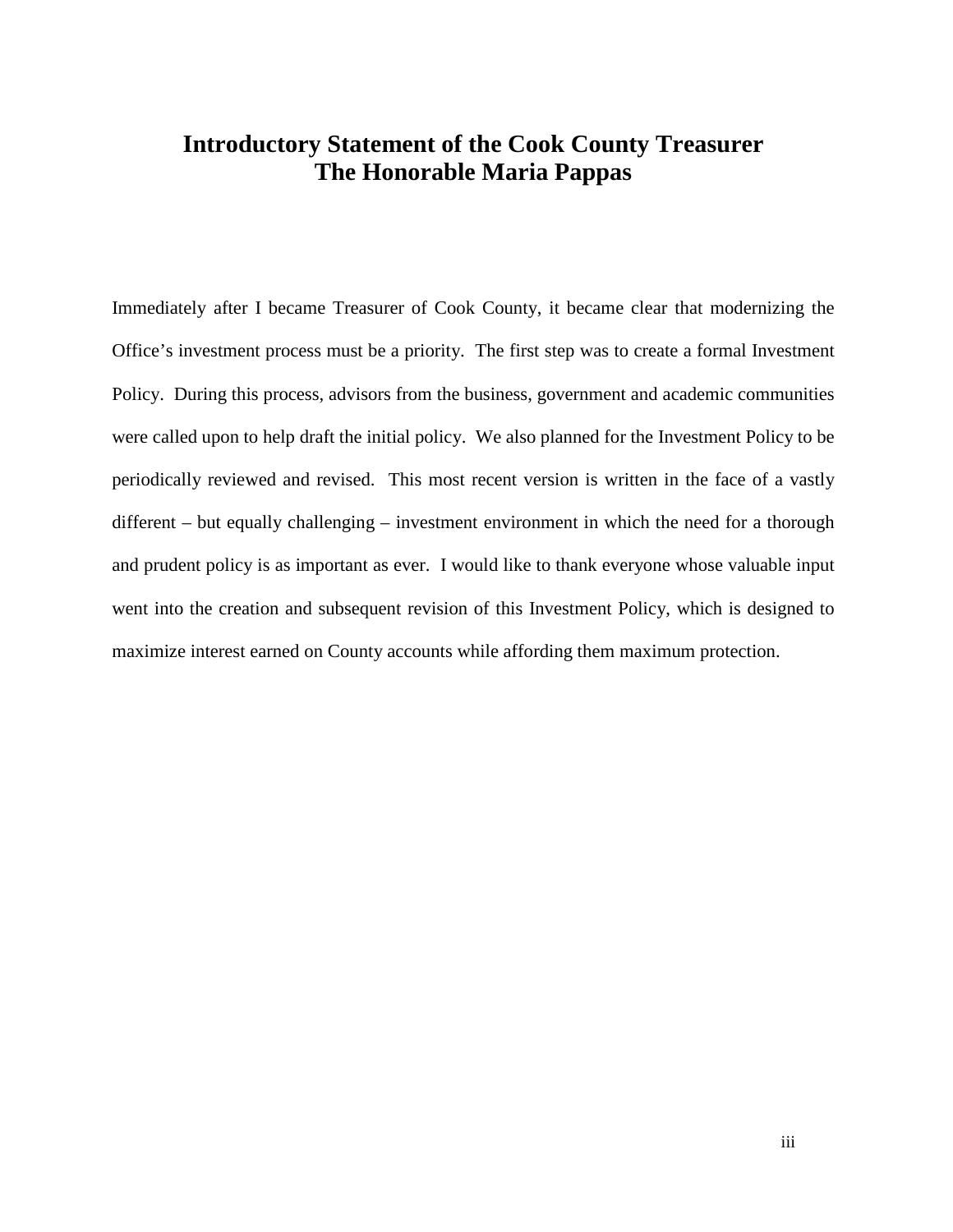# **Summary of the Cook County Treasurer's Office Investment Policy**

#### *Overall Objectives of the Policy*

To preserve the safety of public capital while meeting the liquidity needs of the County and obtaining a fair market rate of return relative to acceptable risk as defined within the Investment Policy. To the extent that it is possible, prudent, and likely to foment economic growth in Cook County, public funds of the Treasurer's Office shall be invested in financial institutions having a presence in Cook County.

#### *Investment Policy Advisory Committee*

The policy establishes an Investment Policy Advisory Committee to provide ongoing review and monitoring of the investment process.

#### *Consolidated Cash Balances*

Except for cash in certain restricted and special funds, the Treasurer's Office will consolidate cash balances to maximize investment earnings within the constraints of this policy.

#### *Competitive Selection of Depositories and Brokerage Firms*

The policy specifies that depositories and broker/dealers will be selected competitively, on the basis of capitalization requirements, experience in institutional investments, acceptance of specific prototype agreements, and certification of having read and agreeing to comply with the County Treasurer's Investment Policy.

#### *Competitive Bids*

Investment purchases shall be made on the basis of the highest effective yield within the maturity required and within the risk categories and other parameters of the investment policy.

#### *Internal Controls*

The Treasurer's Office shall establish a system of internal controls to ensure the integrity of the investment process and to guard against misuse. This system will be reviewed on an annual basis.

#### *Ethical Standards*

The Investment Policy requires that all investment and treasury personnel adhere to the highest standards of conduct as defined by the Cook County Ethics Ordinance< the Code of Professional Ethics for the Government Finance Officers Association of the United States and Canada, and, when within the bounds of financial and fiduciary prudence, the Illinois Sustainable Investing Act,.

#### *Prohibited Investments*

The Investment Policy expressly prohibits investments in any instrument not specifically stated in Section V of this policy or instruments that have been associated with misuse and loss of public funds as determined by the CCTO Investment Policy Committee.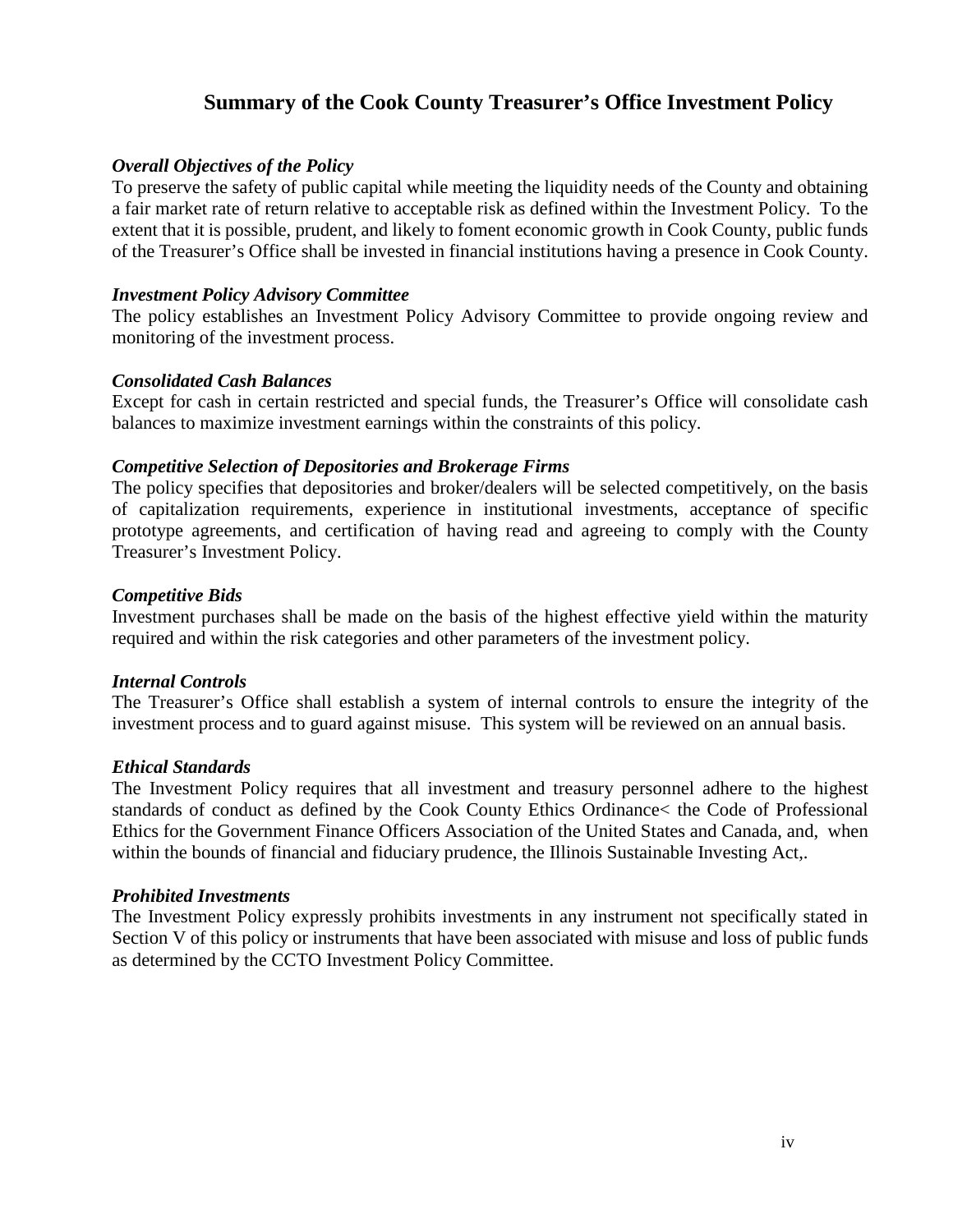# **Cook County Treasurer's Office**

# **Investment Policy**

It is the policy of the Office of the County Treasurer of the County of Cook, Illinois (the "Treasurer's Office"), to invest public funds in a manner that seeks to preserve capital while obtaining a fair market rate of return relative to acceptable levels of risk as defined in this policy, meeting the cash flow demands of the County of Cook, Illinois (the "County"), and conforming to all applicable governing laws. Such laws shall include, but are not limited to, the Illinois Compiled Statutes and the County ordinances governing the deposit or investment of public funds.

#### **I. SCOPE**

This Investment Policy applies to the investment of all public funds under the actual control of the County Treasurer of the County of Cook, Illinois (the "County Treasurer"), exempting the investment of employees' retirement funds, proceeds of debt issues that are invested according to County debt ordinances, and court-ordered escrow funds that are invested according to judicial direction. The applicable public funds are accounted for in the County's Comprehensive Annual Financial Report and the Treasurer's Office external audit and generally include the following three classes of funds:

*Class A* – All taxes and special assessments received by the County Treasurer acting in the capacity of ex officio county collector or ex officio town collector, and held by the County Treasurer pending distribution to the several governments or authorities entitled to receive the same;

*Class C* – All monies belonging to the County in its corporate capacity;

*Class D* – All other County monies, including "all monies to whomsoever belonging, received by or in possession or control of the incumbent of the office of county treasurer when acting as such or in any other official capacity incident to the incumbency of the office of County Treasurer." (55ILCS 5/3-11001) (e.g., condemnation award deposits, court-ordered escrows on real estate taxes, and Estate of Heirs funds for known or unknown heirs).

Except for cash in certain restricted and special funds, the Treasurer's Office will consolidate cash balances to maximize investment earnings consistent with the constraints of this policy. Investment income will be allocated to the various funds based on their respective participation and in accordance with generally accepted accounting principles.

#### **II. GENERAL OBJECTIVES**

The primary objectives, in order of priority, of investment activities shall be safety, liquidity and yield. Where possible and beneficial, the Treasurer's Office shall also seek to increase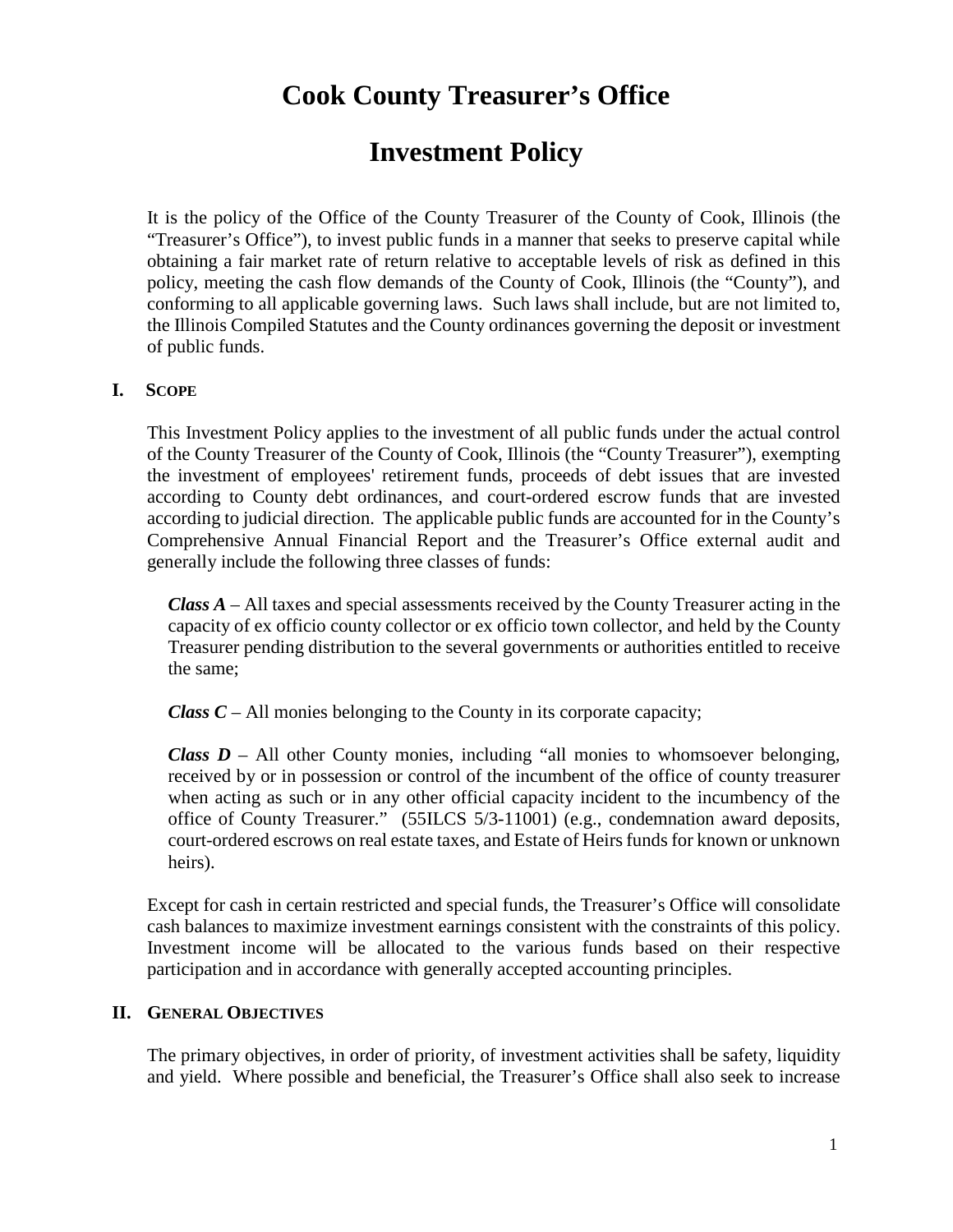investment in Cook County.

# *1. Safety*

Safety of principal is the foremost objective of the investment program. Investments shall be undertaken in a manner that seeks to ensure the preservation of capital in the overall portfolio. The objective will be to mitigate credit risk and interest-rate risk.

#### *a. Credit Risk*

The Treasurer's Office will minimize credit risk – the risk of loss due to the failure of the security issuer or backer – by:

- $\triangleright$  Limiting investments to those permissible under the Illinois Public Funds Investment Act (30 ILCS 235/2), considered the safest types of securities;
- $\triangleright$  Qualifying the financial institutions, broker/dealers, intermediaries, and advisers with which the County will do business, in accordance with applicable laws and the criteria specified in Section IV of this Investment Policy; and
- $\triangleright$  Diversifying the investment portfolio so that potential losses on individual securities will be minimized.

## *b. Interest Rate Risk*

The Treasurer's Office will minimize interest-rate risk – the risk that the market value of securities in the portfolio will fall due to changes in general interest rates – by:

- $\triangleright$  Structuring portions of the investment portfolio so that securities mature to meet cash requirements for ongoing operations, thereby avoiding the need to sell securities on the open market prior to maturity; and
- $\triangleright$  Investing operating funds primarily in short-term securities, money market mutual funds, or similar investment pools.

# *2. Liquidity*

The investment portfolio shall remain sufficiently liquid to meet all operating requirements that may be reasonably anticipated by structuring the portfolio so that securities mature concurrent with cash needs to meet anticipated demands. In addition, since all possible cash demands cannot be anticipated, the portfolio shall consist largely of securities with active secondary or resale markets or deposits that can be converted to cash with no loss of principal. A portion of the portfolio also may be placed in money market mutual funds and state or local government investment pools that offer high – if not same-day – liquidity for short-term funds.

On a weekly basis, or more frequently if necessary, the Treasurer's Office shall receive from the Comptroller's Office all projected expenditures/disbursements and all anticipated incomes/revenues for the following week and a calculation of surplus funds that need to be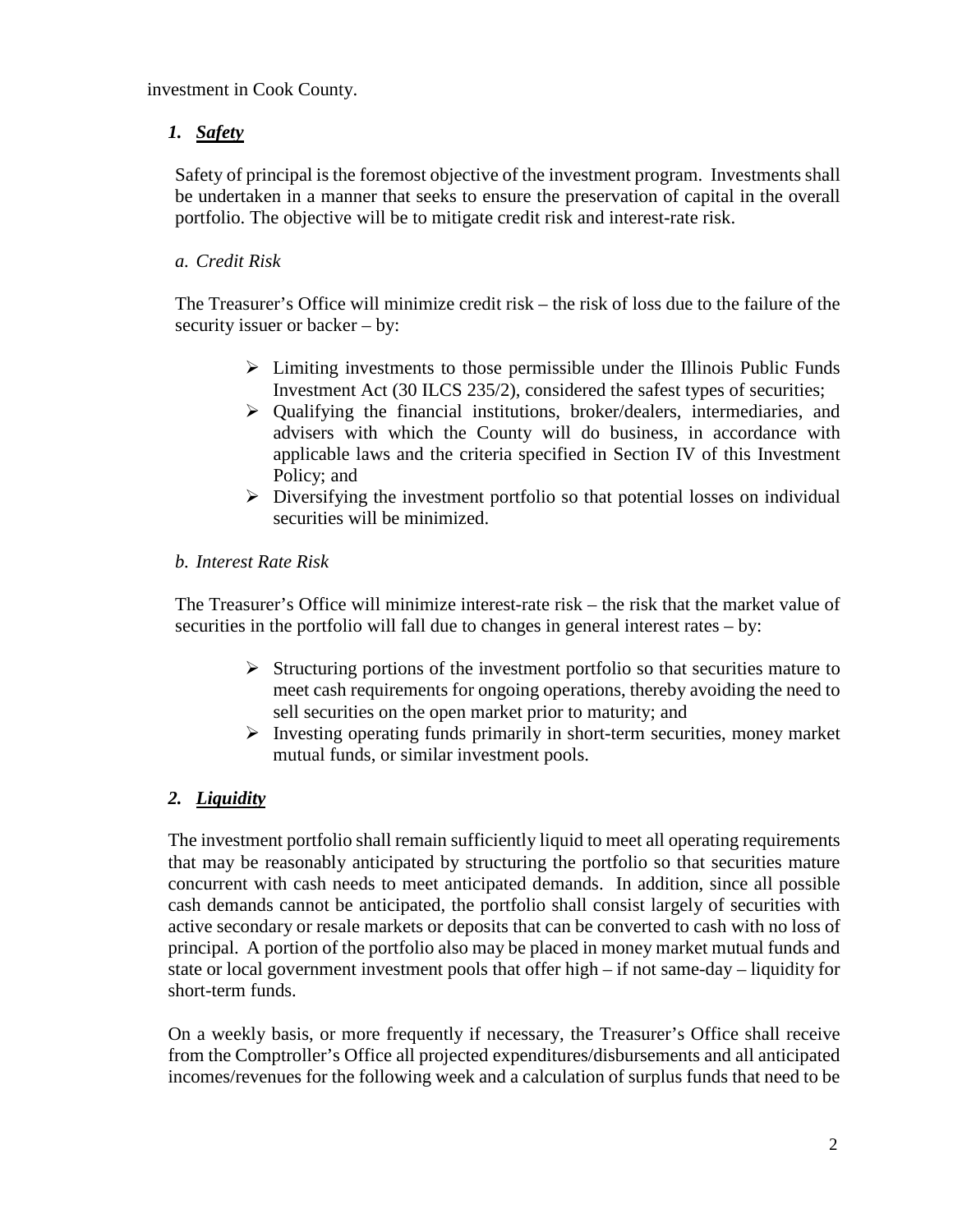invested or the potential deficits that must be covered. Investment maturities, from a few days to several months, shall also be identified through such a cash-flow analysis.

# *3. Yield*

The investment portfolio shall be designed with the objective of attaining a market-average rate of return throughout budgetary and economic cycles, taking into account the investment risk and placement constraints of the Treasurer's Office, as well as the cashflow demands of the various County funds.

Return on investment is of secondary importance to the safety and liquidity objectives described above. The core of investments is limited to relatively low-risk securities in anticipation of earning a fair return relative to the risk being assumed. Securities shall not be sold prior to maturity with the following exceptions:

- $\triangleright$  A security with declining credit may be sold early to minimize loss of principal;
- $\triangleright$  A security swap that would improve the quality, yield or target duration in the portfolio;
- $\triangleright$  Liquidity needs of the Treasurer's Office require that the security be sold; or
- $\triangleright$  At the discretion of the Treasurer in keeping with the best interests of the County.

#### *4. Investment in Cook County*

To the extent that it is possible, prudent, and likely to foment economic growth in Cook County, public funds of the Treasurer's Office shall be invested in financial institutions having a presence in Cook County. The Treasurer's Office may place funds in eligible financial institutions for a reduced rate of interest provided there is documentation of the financial institution's Community Reinvestment Act Performance Rating of "Satisfactory" or above. The Treasurer or the Treasurer's designee(s) must approve all investments that are at a reduced rate of return. All counterparties to the investment of Treasurer's Office funds shall demonstrate commitment to equal opportunity employment at all levels.

#### **III. STANDARDS OF CARE**

#### **1.** *Prudence*

The standard of prudence to be used by investment officials shall be the "prudent person" standard and shall be applied in the context of managing an overall portfolio. The prudent person standard states:

> Investments shall be made with judgment and care, under *circumstances then prevailing, which persons of prudence, discretion and intelligence exercise in the management of their own affairs, not for speculation, but for investment, considering the*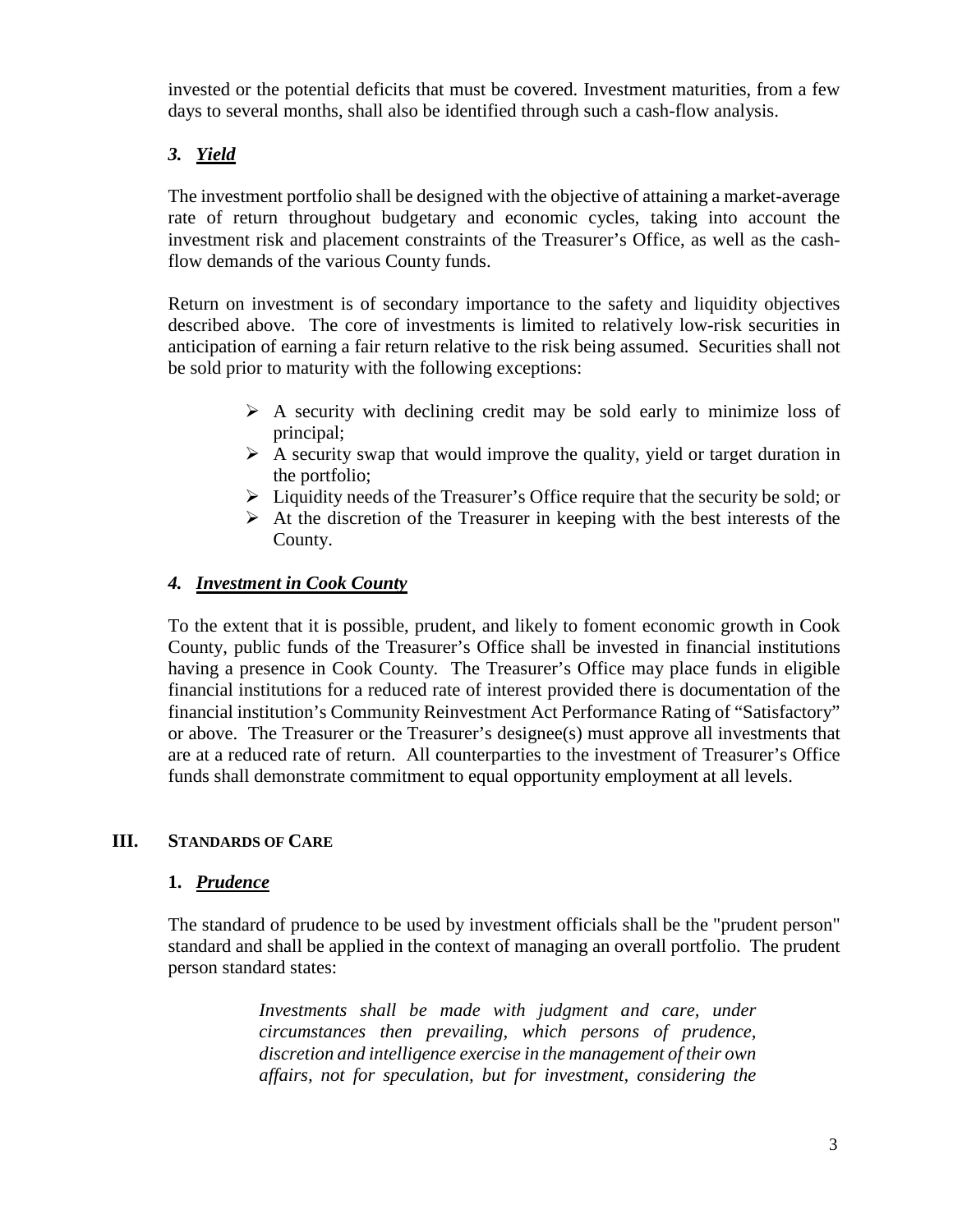#### *probable safety of their capital as well as the probable income to be derived.*

Investment officers acting in accordance with this Investment Policy and exercising due diligence shall be relieved of personal responsibility for an individual security's credit or market risk, provided deviations from expectations are reported in a timely fashion and appropriate action is taken to control adverse developments. The Investment Policy recognizes that there are circumstances beyond the control of even the most prudent investor, which may impact the return obtained.

# **2.** *Ethics and Conflicts of Interest*

The County Treasurer shall use best efforts to ensure that all investment personnel are acting in accordance with the Illinois Government Ethics Act, 5 ILCS420/4A-101 *et seq.*, and the Cook County Ethics Ordinance, which establishes a Code of Conduct for all Cook County employees. Further, all investment personnel shall adhere to the standards prescribed under the Code of Professional Ethics for the Government Finance Officers Association of the United States and Canada.

All investment personnel shall adhere to the highest standards of professional conduct and shall properly discharge their fiduciary duties. Investment personnel shall seek to act responsibly as custodians of the public trust. The overall investment program shall be managed with a degree of professionalism worthy of the public trust.

Investment personnel shall avoid any personal or business activity that might impair public confidence in the Treasurer's Office's ability to discharge the duties of the office effectively.

Officers and employees involved in the investment process shall refrain from personal or business activity that could conflict with the proper execution and management of the investment program, or that could impair their ability to make impartial decisions. Investment personnel in management roles shall annually file with the County Clerk a Disclosure of Economic Interest. Such personnel shall also report to the County Treasurer any real or potential conflict of interest. Under no circumstances shall investment personnel receive any type of personal or financial gain, either directly or indirectly, from the investments or the investment process of the Treasurer's Office.

# **3.** *Delegation of Authority*

Authority to manage the investments of the Treasurer's Office is derived from all applicable State statutes and County ordinances. The ultimate responsibility and authority for the investment of public funds of the Treasurer's Office resides with the County Treasurer. Responsibility for the operation of the investment program is hereby delegated to the Treasurer or the Treasurer's designee(s), who shall act in accordance with established written procedures and internal controls for the operation of the investment program consistent with this Investment Policy. No person may engage in an investment transaction except as provided under the terms of this policy and the procedures established by the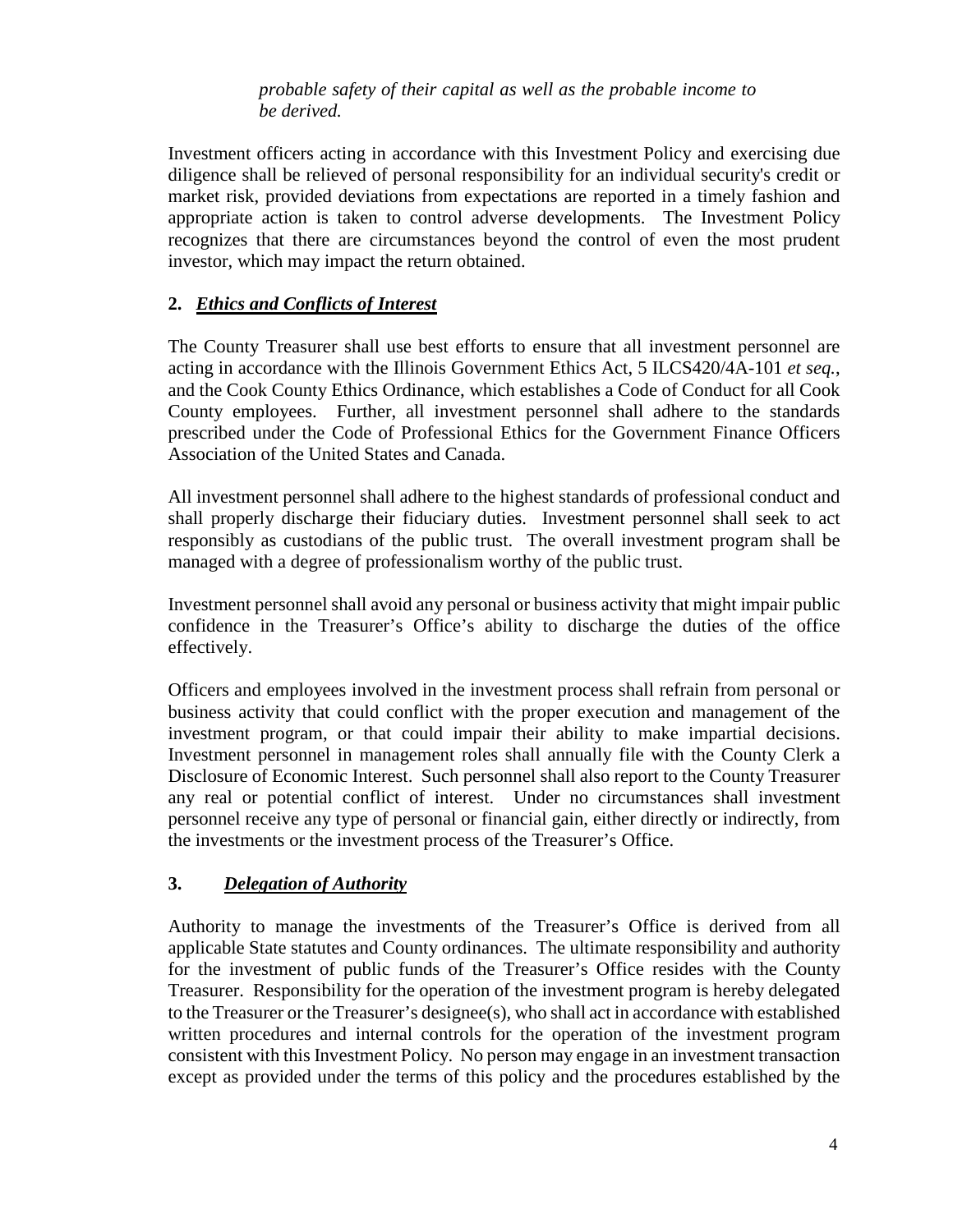County Treasurer. The Treasurer shall be responsible for all transactions undertaken and shall establish a system of internal controls to regulate the investment activities of subordinate officials. The Treasurer shall be bonded, as shall such other office personnel as the Treasurer deems necessary.

#### **4.** *Investment Policy Committee*

The County Treasurer shall establish an Investment Policy Committee (the "IPC"), which shall review the written investment procedures, policies, controls, and reports of the Treasurer's Office not less than annually in order to evaluate those procedures and policies and recommend changes, if necessary, to the Investment Policy. The IPC shall make recommendations regarding current or pending State legislation and County ordinances that affect the investment program of the Treasurer's Office. The IPC will advise the Treasurer's Office of potential investment opportunities that would enable the Treasurer's Office to obtain the highest yield consistent with liquidity needs and risk parameters. The County Treasurer or her designee shall appoint the IPC and chair it. The Committee is intended to consist primarily of members of the County Treasurer's senior staff and no fewer than three individuals from the business, government or academic communities whose expertise is judged by the Treasurer to be valuable in formulating and maintaining the Investment Policy. It is emphasized that the role of these non-staff individuals is not as investment advisors and decision-makers but to conduct a review and analysis of current economic and financial data and current investment policies of the Treasurer's Office. Attendance of non-staff individuals will be either in person or by telephone at meetings of the Treasurer's Office's senior staff. Non-staff members will collaborate with other colleagues to generate and provide suggested amendments to the Investment Policy; however, final decisions concerning the implementation of suggested amendments shall be made by the Treasurer's Office's senior staff.

#### **IV. SAFEKEEPING AND CUSTODY**

# **1.** *Authorized Financial Institutions and Broker/Dealers*

The County Treasurer, in an arm's-length decision-making process and in accordance with State statutes and County ordinances, shall limit the deposits and investments of the Treasurer's Office to authorized financial institutions and broker/dealers. No public deposit or investment shall be made except with qualified financial institutions and broker/dealers as established by State statutes, County ordinances and this Investment Policy.

#### **Authorized Financial Institutions**

The Treasurer's Office shall select financial institutions that are insured by the Federal Deposit Insurance Corporation (FDIC) and meet, at a minimum, the following requirements:

 $\blacktriangleright$  Minimum capital requirement of \$10,000,000.00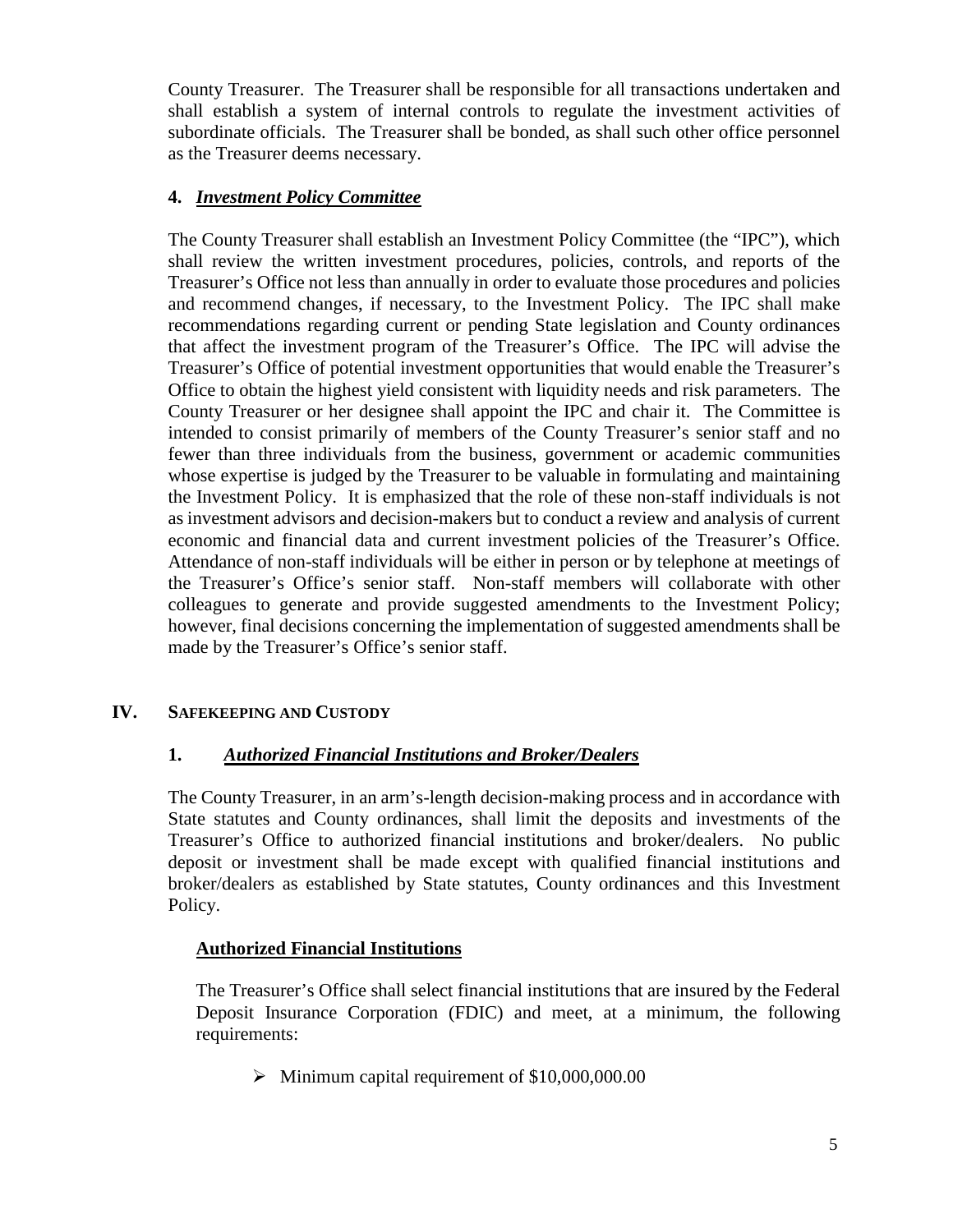- $\triangleright$  The institution must have been in operation for at least five years
- Located in Cook County
- Have a Community Reinvestment Act rating of "Outstanding" or "Satisfactory"
- $\triangleright$  Not engage in predatory lending practices as adjudicated by a court of competent jurisdiction.
- $\triangleright$  Texas Ratio below 100

All financial institutions that wish to become qualified depositories must supply the Treasurer's Office with the documents listed below. These documents, as well as proof of collateral from the custodial bank, will be received prior to the transfer of funds from the Treasurer's Office:

- $\triangleright$  Depository contract
- $\triangleright$  Collateral agreement<br> $\triangleright$  Custodial agreement
- Custodial agreement unless the collateral is held by one of the twelve regional banks comprising the Federal Reserve System
- $\triangleright$  Statement of condition (the "call report")
- $\triangleright$  Audited financial statements
- **►** Community Reinvestment Act report
- $\triangleright$  Consent to exclusive venue and jurisdiction being with the Circuit Court of Cook County, Illinois with regard to all disputes, issues, or controversies whatsoever
- $\triangleright$  Certification that the institution is not subject to a consent decree or cease and desist letter which could materially affect transactions with, funds of, or services provided to, the Treasurer's Office.
- $\triangleright$  Certification of having read, having understood and agreeing to comply with the County Treasurer's Investment Policy
- $\triangleright$  Certification that the financial institution is in compliance with the Cook County Predatory Lending Ordinance.
- Organizational Chart (including any holding company relationships)
- $\triangleright$  Listing of the Bank's Board of Directors

Notwithstanding the foregoing, the Treasurer shall have the unilateral right and ability to reject, bar, or terminate, either on a long-term or short-term basis, any financial institution from doing business with the Office of the Cook County Treasurer.

#### **Authorized Financial Broker/Dealer**

The Treasurer's Office shall select security broker/dealers on the basis of creditworthiness, reputation, financial soundness, and experience in *institutional* brokerage. Qualified broker/dealers will meet, at a minimum, the following requirements:

- $\blacktriangleright$  Minimum capital requirement of \$10,000,000.00
- $\triangleright$  The institution must have been in operation for at least five years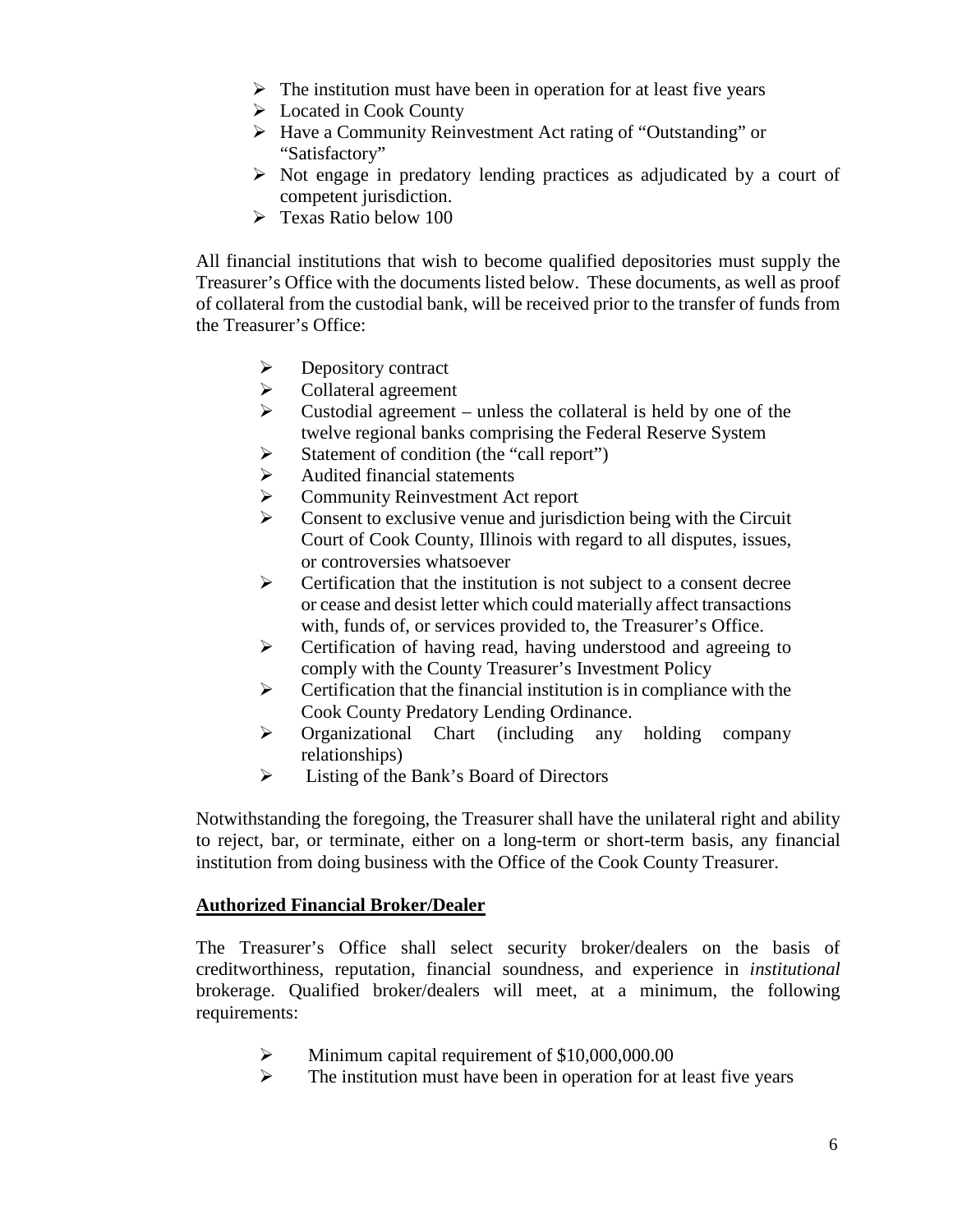- > Blanket SIPC coverage.
- $\triangleright$  Texas Ratio below 100

Broker/dealers may include "primary" dealers or regional dealers that qualify under Securities and Exchange Commission (SEC) Rule 15C3-1 (uniform net capital rule).

All broker/dealers who desire to become qualified for investment transactions must supply the following, as appropriate:

- $\triangleright$  Trading resolution
- $\triangleright$  Custodial agreement
- $\triangleright$  Audited financial statements
- Proof of National Association of Securities Dealers (NASD) certification
- Proof of Financial Industry Regulatory Authority (FINRA) compliance
- $\triangleright$  Proof of State of Illinois registration
- $\triangleright$  Consent to exclusive venue and jurisdiction being with the Circuit Court of Cook County, Illinois with regard to all disputes, issues, or controversies whatsoever
- $\triangleright$  Certification that the institution is not subject to any federal, state, or NASD restrictions which could materially affect transactions with, funds of, or services provided to, the Treasurer's Office.
- $\triangleright$  Certification of having read, understood, and agreeing to comply with the County Treasurer's Investment Policy.

The Treasurer's Office shall conduct an annual review of the financial condition and required documents of the financial institutions and broker/dealers.

In addition to the requirements above, the Treasurer's Office may take into consideration social capital factors along with business model and innovation factors when selecting a financial institution and/or a broker/dealer. Social factors include, but are not limited to, human rights, customer welfare, customer privacy, data security, access and affordability, selling practices and product labeling, community reinvestment, community relations, and pending FDIC orders. Business model and innovation factors include, but are not limited to, the ability to plan and forecast opportunities and risk, and a company's business structure.

From time to time, the County Treasurer may choose to invest in authorized instruments offered by minority and community financial dealers and institutions. In such situations, and consistent with applicable laws, the County Treasurer may waive the above requirements of ratings and capitalization, but in no instance shall the Treasurer's Office waive collateral requirements.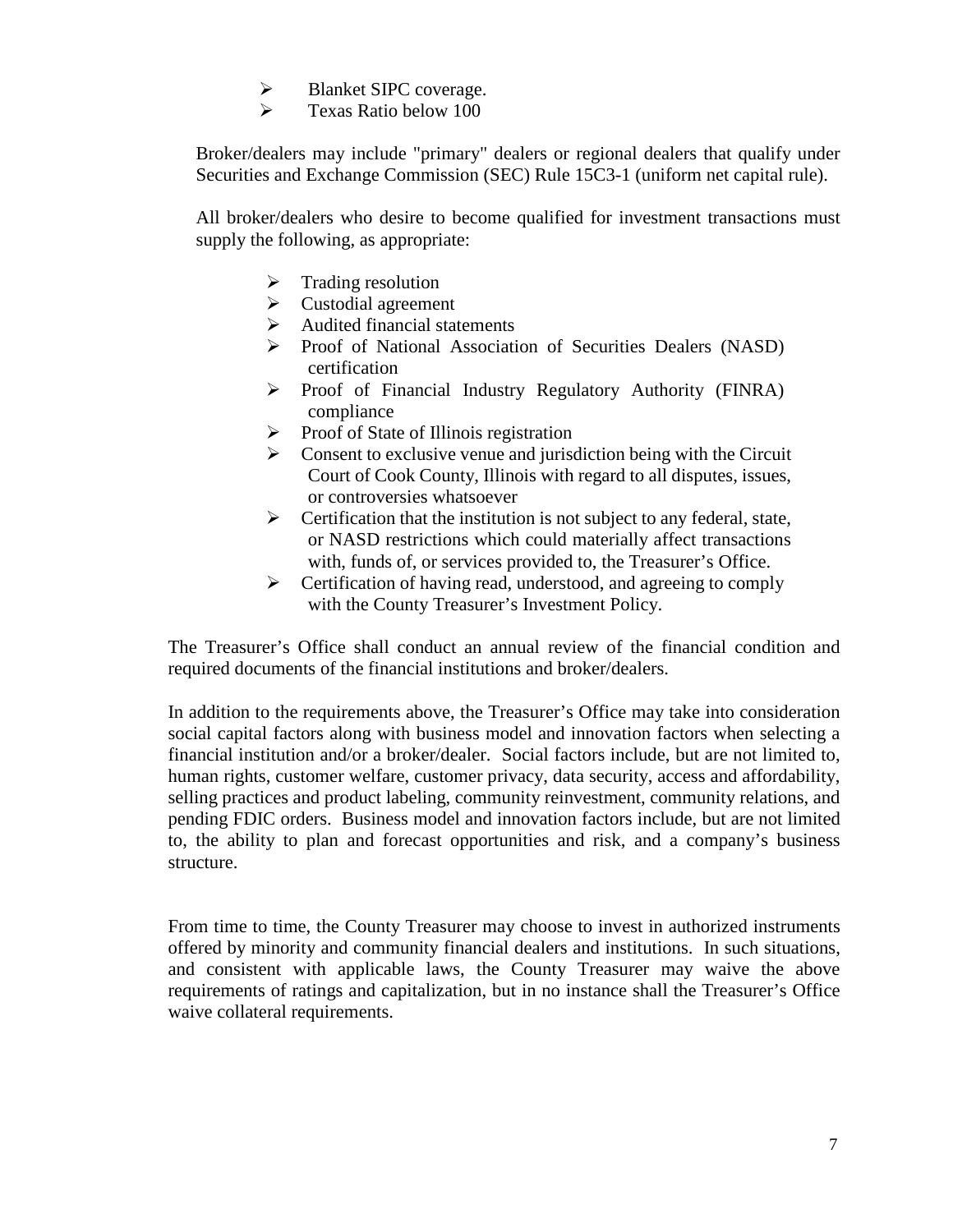# **2.** *Internal Controls*

The Treasurer's Office shall have a system of internal controls to maintain the integrity of the investment process.

The Treasurer's Office shall be responsible for establishing and maintaining a system of controls to regulate the investment activities of investment personnel. The Treasurer's Office shall have an annual independent review by the County Auditor (the County's internal auditor) or the Treasurer's external auditor to review the internal controls and to ensure compliance with written investment procedures and the Investment Policy.

The internal controls shall address, but shall not be limited to, the following points:

- $\triangleright$  Separation of transaction authority from accounting and recordkeeping
- $\triangleright$  Avoidance of physical delivery securities
- $\triangleright$  Clear delegation of authority to subordinate staff members
- $\triangleright$  Written confirmation of transactions for investments and wire transfers
- $\triangleright$  Safekeeping agreements with all banks and third-party custodians.

The internal control structure shall be designed to provide reasonable assurance that these objectives are met. The concept of reasonable assurance recognizes that (1) the cost of a control should not exceed the benefits likely to be derived, and (2) the valuation of costs and benefits requires estimates and judgments by management.

#### **3.** *Safekeeping and Custody*

All security transactions, including the pledging of collateral, entered into by the Treasurer's Office shall be conducted on a delivery-versus-payment (DVP) basis to ensure that securities are deposited in an eligible financial institution prior to the release of funds. Securities shall be held in safekeeping by a third-party custodian designated by the Treasurer's Office and shall be evidenced by custodial receipts. Except when the securities are held by one of the twelve regional banks comprising the Federal Reserve System, custodial banks shall act on behalf of the Treasurer's Office under the terms of a custodial agreement. The County Auditor or the Treasurer's external auditor shall review compliance with the safekeeping procedures annually.

#### **V. SUITABLE AND AUTHORIZED INVESTMENTS**

#### **1.** *Investment Types*

Taking into consideration the Government Finance Officers Association (GFOA) Policy Statement on State and Local Laws Concerning Investment Practices, and in accordance with the Public Funds Investment Act of the State of Illinois, as amended, 30 ILCS 235/1 *et seq.* (the "Public Funds Investment Act"), the following investments will be permitted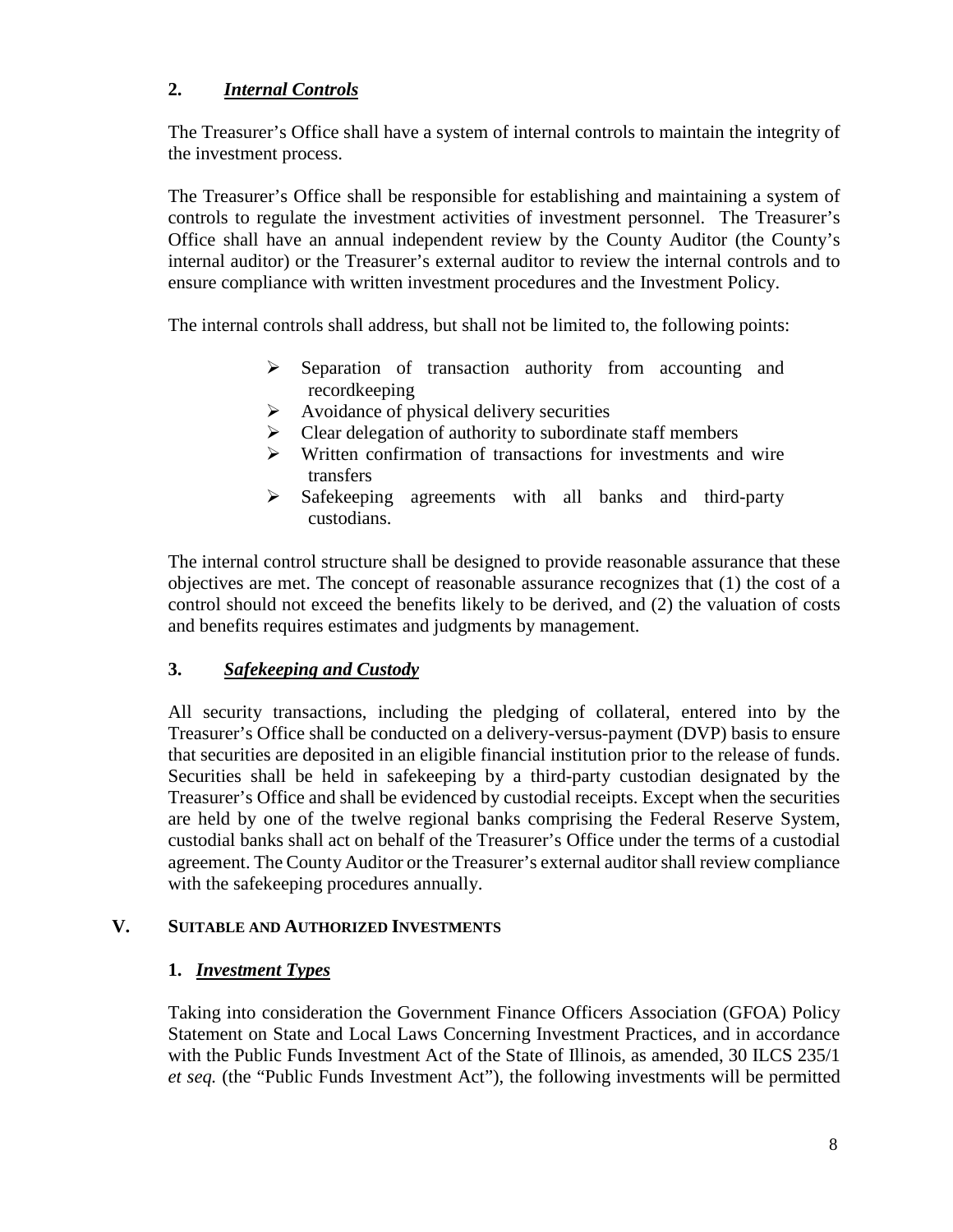by this policy:

- a. Bonds, notes, certificates of indebtedness, Treasury bills or other securities, now or hereafter issued, which are guaranteed by the full faith and credit of the United States of America as to principal and interest, and which have a liquid market with a readily determinable market value;
- b. Bonds, notes, debentures or other similar obligations of the United States of America or its agencies;
- c. Repurchase agreements whose underlying purchased securities consist of the obligations described in paragraph (a) or (b) above;
- d. Interest-bearing savings accounts, interest-bearing certificates of deposit, interest-bearing time deposits, or any other investments constituting direct obligations of any bank as defined by the Illinois Banking Act, 205 ILCS 5/1, *et seq.*; provided, however, that any such bank is insured by the Federal Deposit Insurance Corporation, is rated in one of the two highest rating categories by at least two of the three major credit rating agencies, and meets all the Treasurer's criteria of creditworthiness and soundness.
- e. Money market mutual funds registered under the Investment Company Act of 1940, as from time to time amended (including those funds managed by the Investment Advisor and its affiliates), *provided, however,* that the portfolio of any such money market fund is limited to obligations described in paragraphs (a) (b) or (d) above and to agreements to repurchase such obligations. All money market mutual funds must have a weighted average maturity of 60 days or less and be managed in accordance with rule 2A-7 of the Investment Company Act of 1940. All funds must be available for redemption on a daily basis. Repurchase agreements within the money market mutual fund must be collateralized using securities consisting only of obligations described in paragraph (a) and (b) above and must be collateralized at 102% of principal amount.
- f. Local government investment pools (such as the Illinois Funds or the Illinois Metropolitan Investment Fund), either state-administered or created pursuant to joint powers statutes and other intergovernmental agreement legislation; *provided, however,* that the pool is rated at the time of investment in one of the two highest rating categories by at least two of the three major credit rating agencies. The collateral requirement on County funds invested by the County Treasurer in a local government investment pool shall be maintained by the state agency administering the pool or by the pooled fund's custodial institution, provided that the state agency has collateralized all County funds in accordance with all State laws, County ordinances, and this Investment Policy.
- g. Any other investment instruments now permitted by the provisions of the Public Funds Investment Act or any other applicable statutes, or hereafter permitted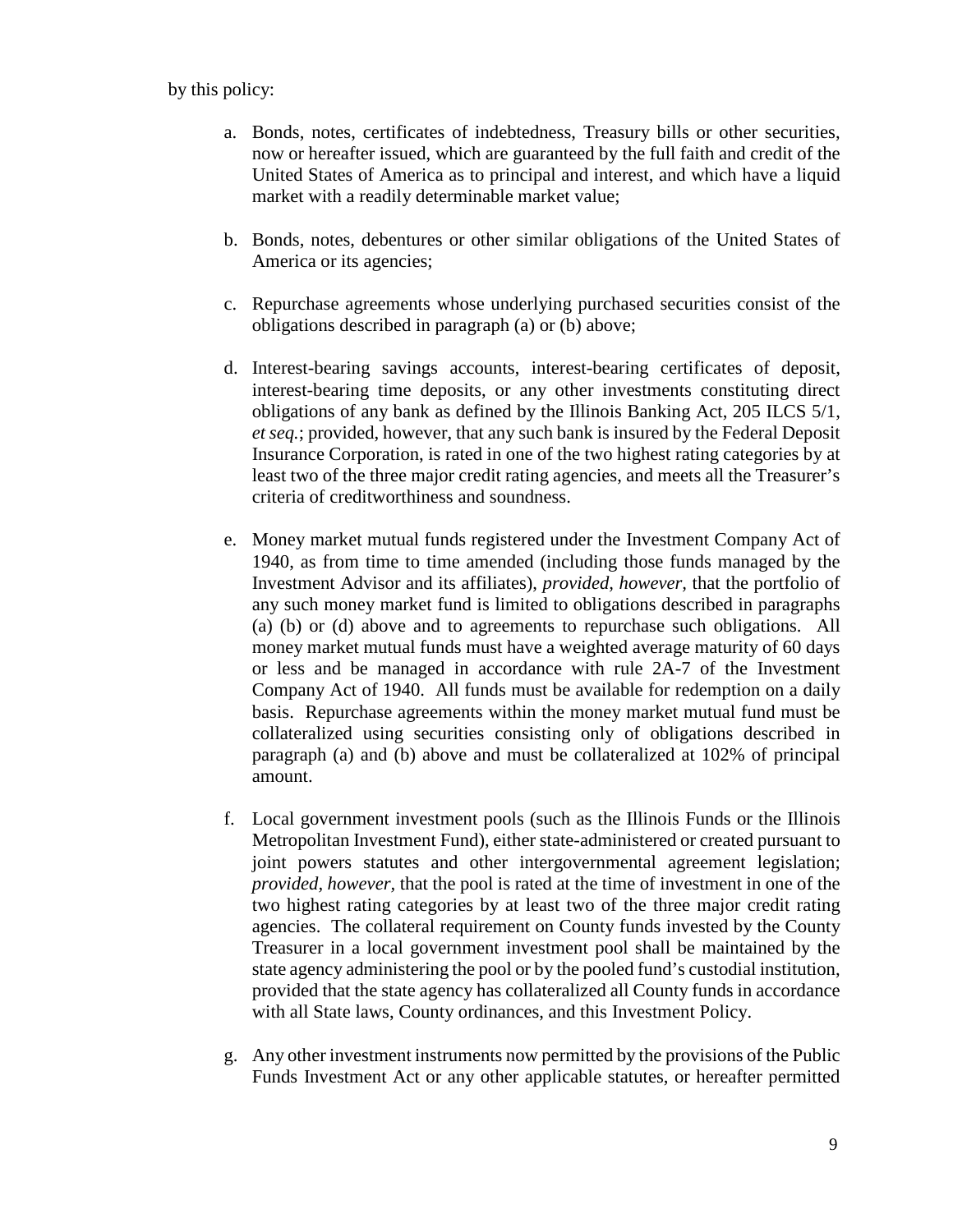by reason of the amendment of the Public Funds Investment Act or the adoption of any other statute or ordinance applicable to the investment of County funds, provided that such instruments prior to purchase are approved in writing by the Investment Policy Committee.

The County Treasurer's Office prohibits the purchase of derivatives such as financial forwards, swaps, or futures contracts, and any leveraged investments, lending securities, or reverse repurchase agreements.

## *2. Collateralization*

Collateralization of deposits in excess of Federal Deposit Insurance Corporation coverage shall be at the discretion of the County Treasurer, but at a minimum will comply with all applicable State statutes and County ordinances. Collateral securities shall be marked to market regularly. Additional collateral shall be required when the market value of the principal and accrued interest falls below the designated level and collateral will be released only if the collateral percentage exceeds the required level. Taking into consideration the GFOA's Recommended Practices on the Collateralization of Public Deposits, Treasurer's Office deposits in excess of Federal Deposit Insurance Corporation coverage shall be secured through the pledging of eligible collateral securities; or, at the County Treasurer's discretion and with prior written approval of the Treasurer's Office, through the execution of a surety bond or letter of credit. Collateral for investments in the Illinois Public Treasurers' Investment Pool (IPTIP) or other pooled accounts shall be maintained by the State Treasurer or by the pooled fund's custodial institution, provided, however, that all IPTIP fund custodial institutions adhere to the investment requirements of the Treasurer's Office.

The Treasurer's Office shall require that all financial institutions in possession of Treasurer's Office funds shall have in effect a legally binding security agreement in form substantially as set forth in Exhibit A, attached hereto, incorporated by reference herein and made a part hereof.

The Treasurer's Office shall require that collateral be transferred and valued before the deposits or investments are made. The collateral securities shall also be valued on a weekly basis (more frequently for those financial institutions that the County Treasurer deems to be "watched"), via the Collateral Pricing System of the Treasurer's Office. Collateral shall be held in the Treasurer's Office's name by an independent third-party custodial/safekeeping bank designated by the Treasurer's Office, with whom the Treasurer's Office has a current custodial/safekeeping agreement. Clearly marked evidence of ownership in the form of a safekeeping receipt will be supplied by the custodial bank to the Treasurer's Office before the deposits or investments are made. The right of collateral substitution with respect to any type of collateral that is not among the types of eligible collateral securities listed below, e.g., with respect to letters of credit or surety bonds, shall be granted at the Treasurer's discretion and only with the prior written approval of the Treasurer's Office.

All funds not insured by the Federal Deposit Insurance Corporation or funds invested by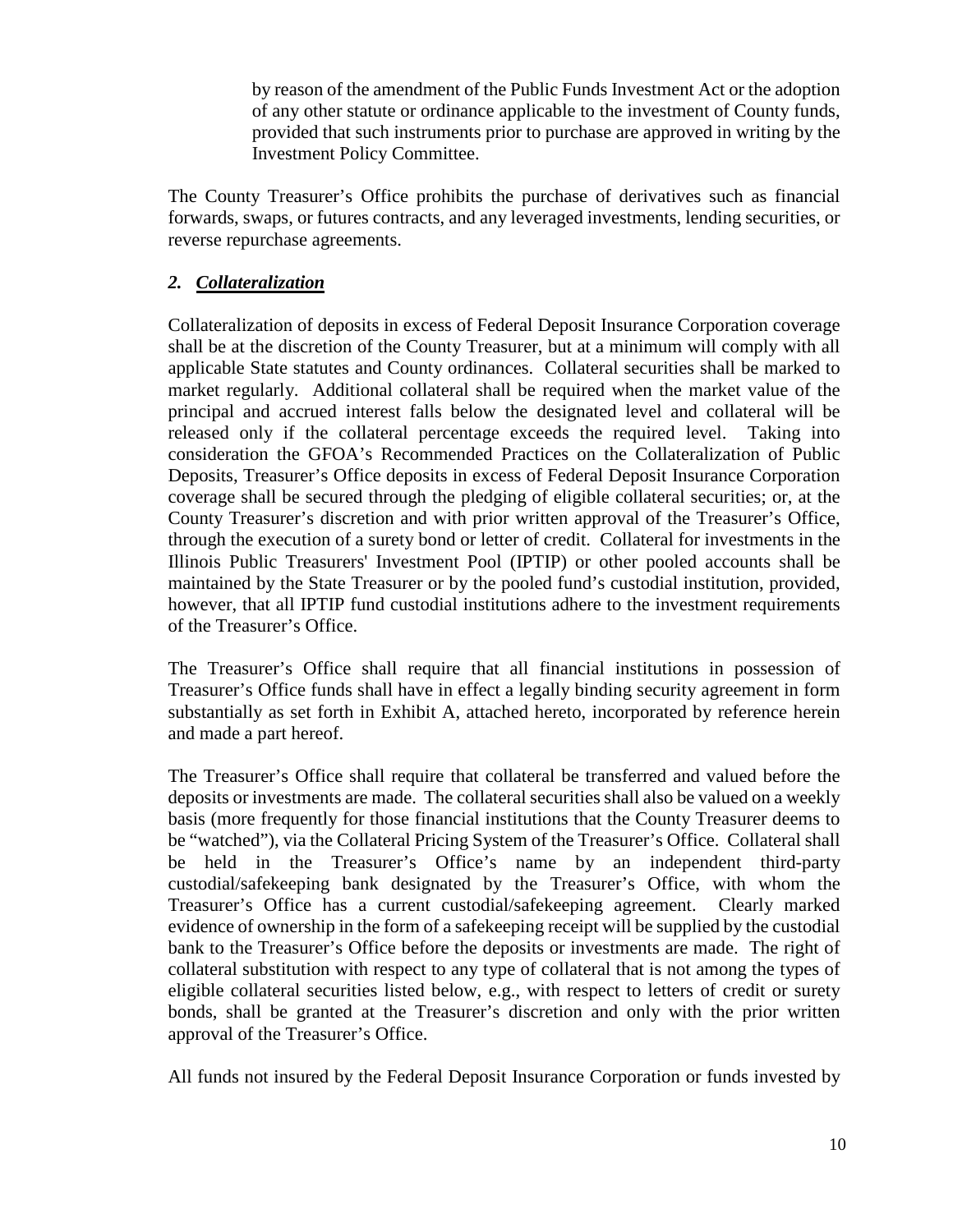the county Treasurer in a local government investment pool maintained by a state agency, provided that the state agency has collateralized all county funds in accordance with all State acts, County ordinances, and this Investment Policy, must be collateralized by securities at an amount equal to at least 102% of the market value of that amount of funds deposited exceeding the insurance limitation provided by the Federal Deposit Insurance Corporation.

All callable and pay down securities and collateralized mortgage obligations are prohibited forms of collateral unless accepted with written consent from the Treasurer's Chief Financial Officer and Chief Legal Counsel.

The Treasurer's Office shall limit eligible collateral securities to the following:

- 1. Bonds, notes, or other securities constituting direct and general obligations of the United States, the interest and principal of which is unconditionally guaranteed by the United States;
- 2. Bonds, notes, or other securities constituting the direct and general obligations of any agency or instrumentality of the United States, the interest and principal of which is unconditionally guaranteed by the United States;
- 3. Bonds, notes, or other securities or evidence of indebtedness constituting the obligation of a US agency or instrumentality listed in the United States Department of Treasury's category 1 of Acceptable Collateral for 31 CFR part 202 (Depositaries and Financial Agents of the Government), provided they are guaranteed by the full faith and credit of the United States as to principal and interest (Attachment A);
- 4. Direct and general obligation bonds of any state provided they are rated in one of the two highest rating categories by at least two of the three major credit rating agencies; and
- 5. Direct and general obligation bonds of any city, town, county, school district, or other taxing body of any state provided they are rated in one of the two highest rating categories by at least two of the three major credit rating agencies.
- 6. Irrevocable letters of credit with the intention of not exceeding an aggregate amount of \$500 million pledged against active deposits, issued by a member of the Federal Home Loan Bank System, and used to collateralize Class C funds only.

If legal action is necessary for failure to provide the required collateral, all actions against the custodial institution shall be brought in the United States District Court for the Northern District of the State of Illinois or in any State of Illinois Court having jurisdiction and located in Cook County.

#### **3.** *Repurchase Agreements*

The Treasurer's Office shall take into consideration the GFOA's Recommended Practices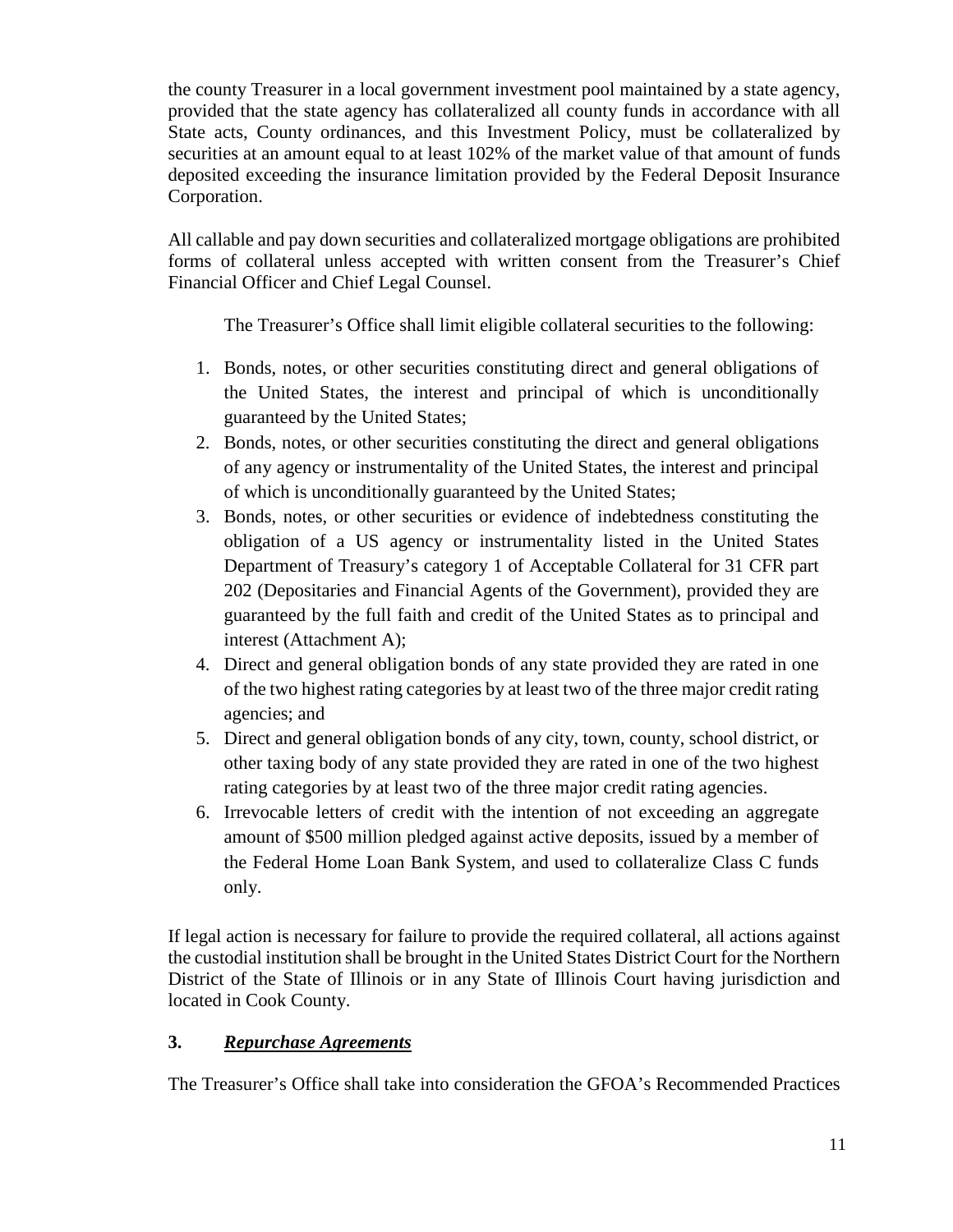on Repurchase Agreements when entering all repurchase agreements.

## **VI. INVESTMENT PARAMETERS**

#### **1.** *Diversification*

Investments shall be diversified by security type, financial institution, and maturity. Public funds shall be diversified to eliminate the risk of loss resulting from an over-concentration of public funds in a specific class of securities, a specific issuer, a specific financial institution or broker/dealer, or a specific maturity. In order to limit concentration risk, no more than 5% of the Treasurer's Office total non-collateralized, non-U.S. government guaranteed investments shall be with any one security, issuer, or financial institution.

## **2.** *Maximum Maturities*

To the extent possible, the Treasurer's Office shall attempt to match its investments with anticipated cash-flow requirements. Unless matched to a specific cash flow, the Treasurer's Office will not directly invest in securities maturing more than two (2) years from the date of purchase. As a means of managing interest-rate risk, the weighted average maturity of the investments in the portfolio that are not matched to specific cash flows is limited to less than 180 days.

Reserve funds and other funds with longer-term investment horizons may be invested in securities exceeding two (2) years if the maturity of such investments is made to coincide as nearly as practicable with the expected use of funds. The intent to invest in securities with longer maturities shall be disclosed in writing to the Cook County Board of Commissioners.

A portion of the portfolio shall be continuously invested in readily available funds such as Local Government Investment Pools (LGIP), money market funds, or overnight repurchase agreements to ensure that appropriate liquidity is maintained to meet ongoing obligations.

# **3.** *Competitive Bids*

Before the Treasurer's Office invests surplus funds, whenever feasible, a competitive "bid" process shall be conducted. If a specific maturity date is required, either for cash flow purposes or for conformance to maturity guidelines, bids shall be requested for instruments that meet the maturity requirement. If no specific maturity is required, a market trend analysis shall be conducted to determine which maturity would be most advantageous. Bids shall be requested for various alternatives with regards to term and instrument. The Treasurer's Office shall maintain a record of all bids and accept the bids that provide the highest rate of return within the maturity required and within the parameters of the Investment Policy. Typically, awards shall be made to the bidder offering the highest effective yield; however, diversification requirements and other factors may be considered when awarding investments. Bids shall be held in confidence until the winning bids are determined and awarded.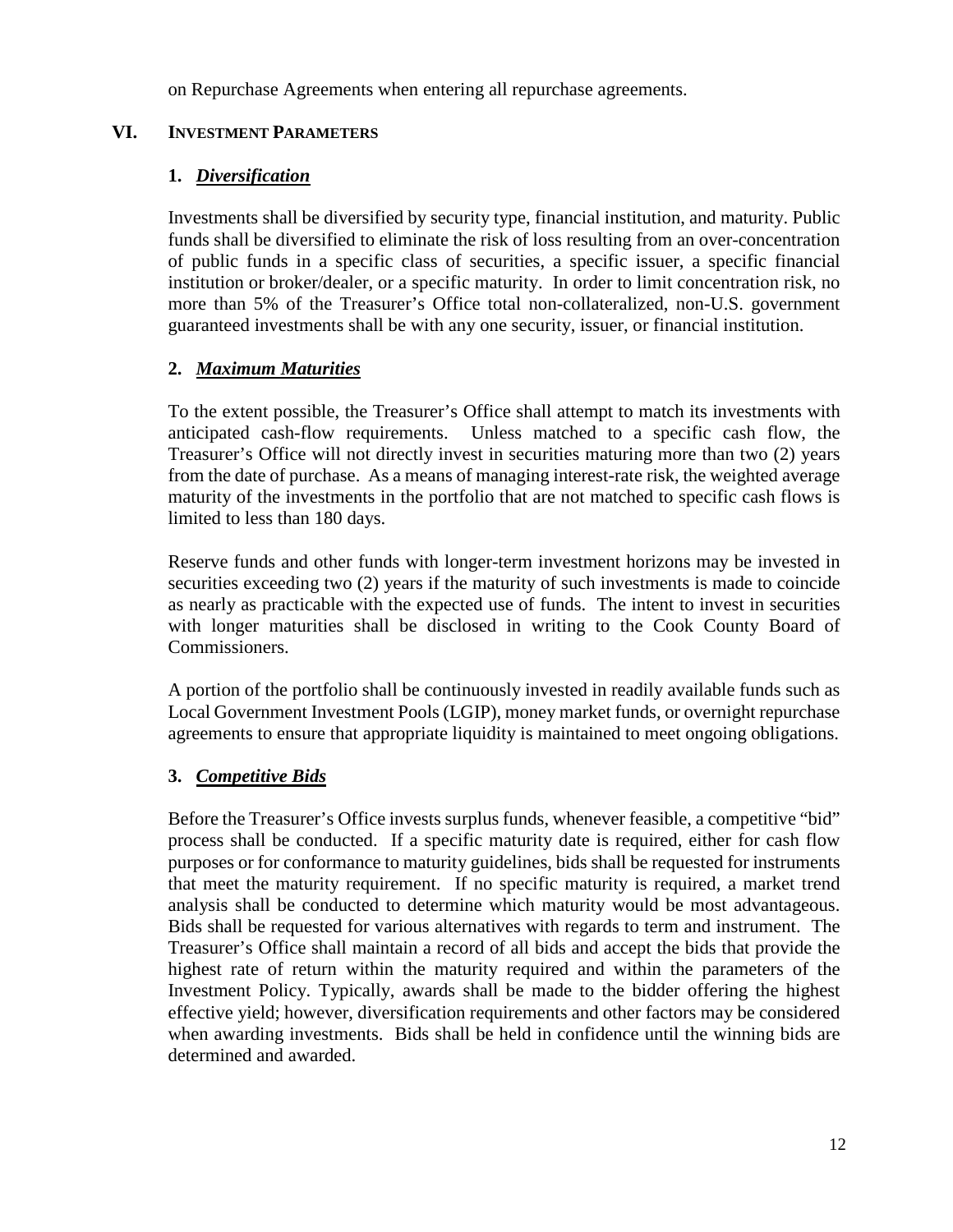#### **VII. REPORTING**

#### **1.** *Methods*

The County Treasurer shall be responsible for the monthly reporting of investment activity as required under 55 ILCS 5/3-11007. The monthly County Board report shall include investment, collateral, and financial institution information to fairly inform the general public of the Treasurer's Office's investment activities.

The Treasurer's Office shall also prepare semi-annual investment reports, including a management summary that provides an analysis of the status of the current investment portfolio and a summary of transactions. This management summary will be prepared in a manner that will allow the Treasurer's Office to ascertain whether investment activities during the reporting period have conformed to the Investment Policy. The report shall be provided to the County Board, the County Auditor and the Treasurer's external auditor. The report will include the following:

- *a.* Listing of individual securities held at the end of the reporting period;
- *b.* Realized and unrealized gains or losses resulting from appreciation or depreciation by listing the cost and market value of securities over one-year duration that are not intended to be held until maturity;
- *c.* Average yield to maturity of portfolio on investments as compared to applicable benchmarks;
- *d.* Listing of investments by maturity date; and
- *e.* Percentage of the total portfolio which each type of investment represents.

If it is deemed necessary, the Treasurer's Office shall retain an independent firm to evaluate investment performance and to conduct an operations audit. The purpose of this shall be to obtain suggestions for improved future performance and to verify that investment personnel have acted in accordance with written investment procedures and the Investment Policy.

#### **2.** *Performance Standards*

The investment strategy of the Treasurer's Office shall be designed to obtain a marketaverage rate of return during a market/economic environment of stable interest rates, taking into account the safety, liquidity, yield, and economic development objectives of this Investment Policy. The following series of benchmarks shall be established against which portfolio performance shall be compared on a regular basis: The Fed funds rate, the average monthly London Interbank Offered Rate [LIBOR], and the 3-Month T-Bill Index.

#### **3.** *Marking to Market*

Taking into consideration the GFOA's Recommended Practice on "Mark-to-Market Practices for State and Local Government Investment Portfolios and Investment Pools," the market value of the portfolio shall be calculated at least quarterly and a statement of the market value of the portfolio shall be issued at least quarterly.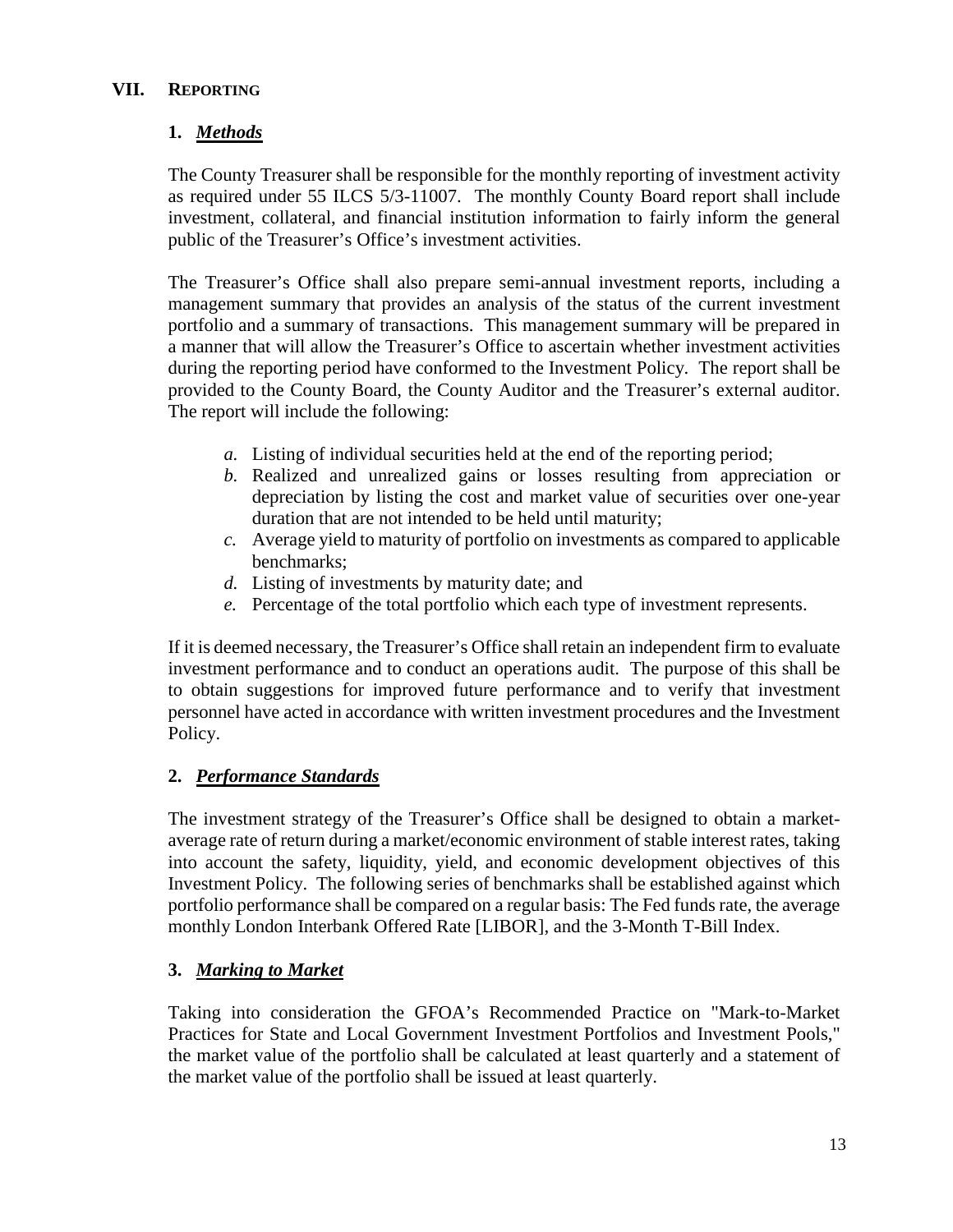In defining market value, consideration shall be given to Statement No. 31 of the Governmental Accounting Standards Board Accounting and Financial Reporting for Certain Investments and External Investment Pools.

#### **VIII. POLICY CONSIDERATIONS**

#### **1.** *Exemption*

Any investment held as of the date of this policy that does not meet the guidelines of this policy shall be exempt from the requirements of this policy. At maturity or liquidation, such monies shall be reinvested only as provided by this policy.

## **2.** *Adoption and Amendments*

The Investment Policy shall be adopted by the Cook County Treasurer. This policy shall be reviewed not less than annually. Any changes to the Investment Policy must be approved by the County Treasurer and CCTO senior staff members of the Investment Policy Committee.

## **3.** *Environmental Factors*

When selecting investments, the Treasurer's Office will, when within the bounds of financial and fiduciary prudence, select the most environmentally conscious option. Environmental factors may include, but not limited to, the investment's effect on greenhouse gas emissions, air quality, energy management, water and wastewater management, waste and hazardous materials management, and ecological impacts.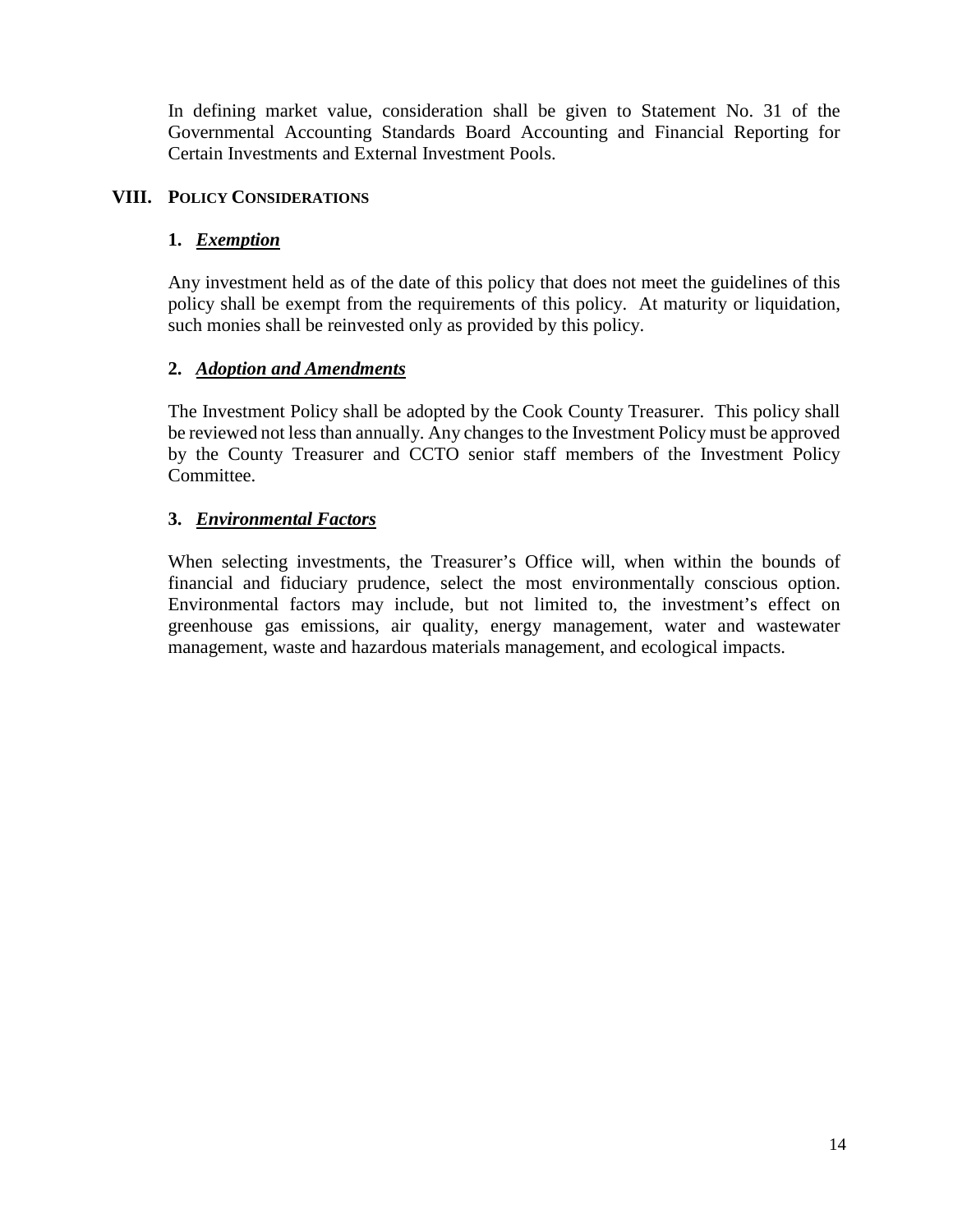# **Cook County Treasurer's Office Investment Policy-Attachment A**

**United States Department of Treasury's Category 1 of Acceptable Collateral for 31 CFR Part 202**

> **(Depositaries and Financial Agents of the Government)** Effective: December 13, 2013

> > Last Updated: December 13, 2013

#### **CATEGORY 1:** Obligations issued and fully insured or guaranteed by the United States Government or a United States Government agency. (Also, see Category 4 for insured or guaranteed educational loans.)

Department of the Treasury – *www.treasurydirect.gov*

Bills **Notes** Bonds Inflation-Indexed Notes Inflation-Indexed Bonds Floating Rate Notes Treasury STRIPS STRIPS - Physical Corpus STRIPS - Physical Coupons STRIPS - Book-Entry Coupons Zero Coupon - Callable Corpus Zero Coupon - Non-Callable Corpus Inflation-Indexed Note Corpus Inflation-Indexed Bond Corpus Inflation-Indexed Interest Component

Department of Agriculture – *www.usda.gov*

Commodity Credit Corporation Export Credit Guaranteed Obligations Farm Service Agency (FSA) – *www.fsa.usda.gov* Insured Notes Rural Business-Cooperative Service (RBS) – *www.rurdev.usda.gov/rbs* Guaranteed Business and Industry Loans Rural Housing Service (RHS) – *www.rurdev.usda.gov/rhs* Certificates of Beneficial Ownership (CBO) Rural Utilities Service (RUS) – *www.rurdev.usda.gov/rus* Guaranteed Loans

Department of Commerce – *www.commerce.gov* National Oceanographic and Atmospheric Administration – *www.noaa.gov* Guaranteed Fishing Vessel Loans

Department of Health and Human Services – *www.hhs.gov* Loan Guarantee Program for Health Center Networks or Plans Loan Guarantee Program for Health Center Facilities Loan Guarantees for Medical Facilities

Department of Housing and Urban Development – *www.hud.gov*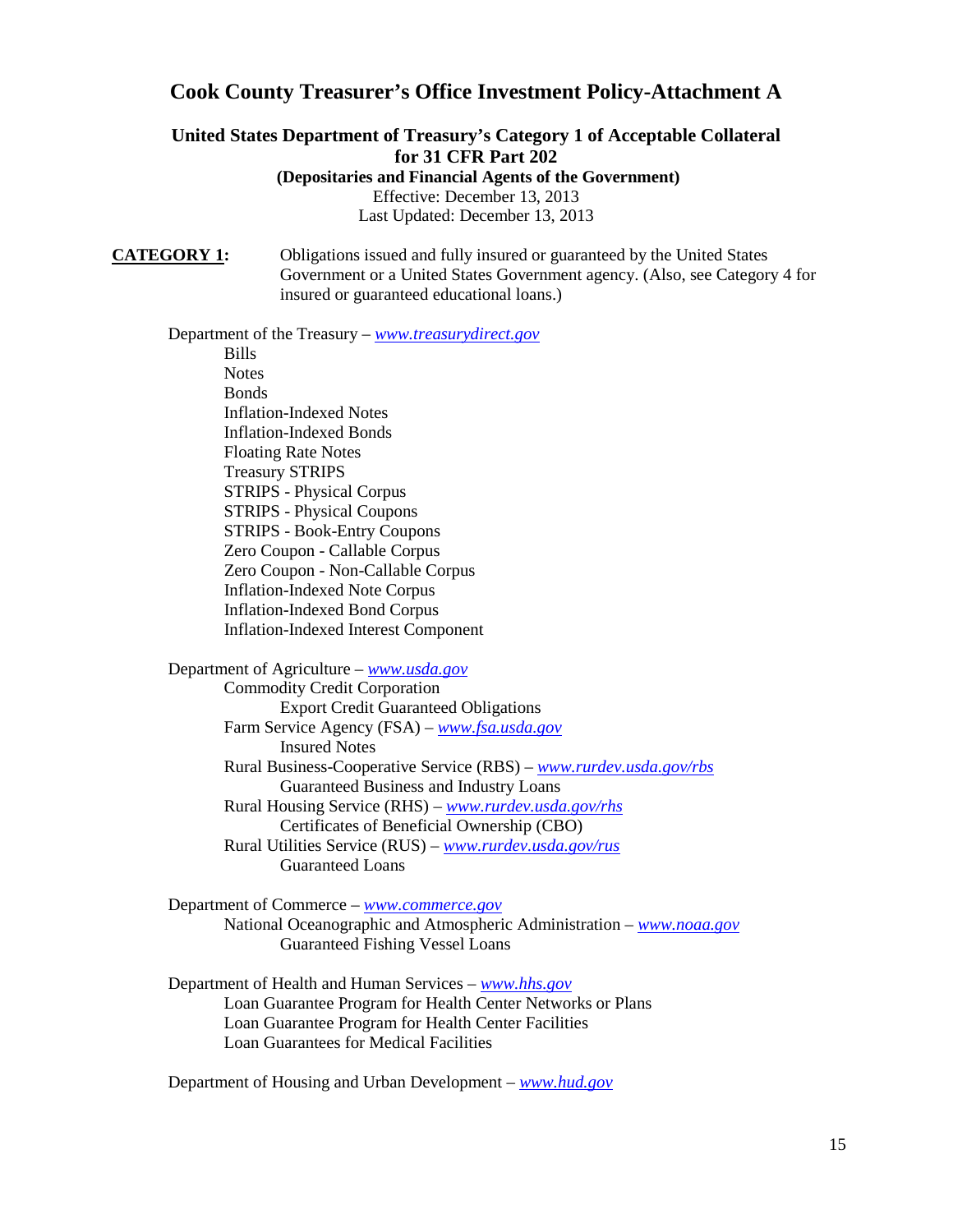Federal Housing Administration (FHA) – *www.hud.gov/fha/fhahome* **Debentures** Ginnie Mae (Government National Mortgage Association) – *www.ginniemae.gov All securities guaranteed under:*  GNMA I Mortgage-Backed Securities Program GNMA II Mortgage-Backed Securities Program GNMA Multiclass Program Platinum Securities REMICs Callable Class Securities Stripped Mortgage-Backed Securities (SMBS) Program Public Housing Agency Public Housing Agency Bonds (Issued under Section 11 of U.S. Housing Act of 1937 for Public Housing Program) Section 108 Guaranteed Loan Program – *www.hud.gov/progdesc/cdbg-108* Section 108 Government Guaranteed Notes Section 108 Government Guaranteed Participation Certificates Department of Transportation – *www.dot.gov* Federal Highway Administration- *www.fhwa.dot.gov* Secured Loans, Loan Guarantees, and Lines of Credit issued under the Transportation Infrastructure Finance and Innovation Act of 1998, Section 1501 et. seq. of Public Law 105-178 (23 U.S.C. 181 et. seq.) Federal Railroad Administration – *www.fra.dot.gov* Railroad Loans and Loan Guarantees issued under Title V of the Railroad Revitalization and Regulatory Reform Act of 1976 Maritime Administration – *www.marad.dot.gov* Title XI Ship & Shipyard Guaranteed Obligations

Department of Veterans Affairs- *www.va.gov* VA-Backed Mortgages Collateralized Mortgage Obligations (CMO) Real Estate Mortgage Investment Conduits (REMIC)

Export-Import Bank – *www.exim.gov* All Export-Import Bank Guaranteed Loans

Federal Deposit Insurance Corporation – *www.fdic.gov* FDIC Structured Sale Guaranteed Notes

National Credit Union Administration – *www.ncua.gov* NCUA Guaranteed Notes

Overseas Private Investment Corporation – *www.opic.gov* Guaranteed Notes Guaranteed Certificates of Participation

Small Business Administration (SBA) – *www.sbaonline.sba.gov Development Company Loan Program under Title V of the Small Business Investment Act of 1958, as amended:*